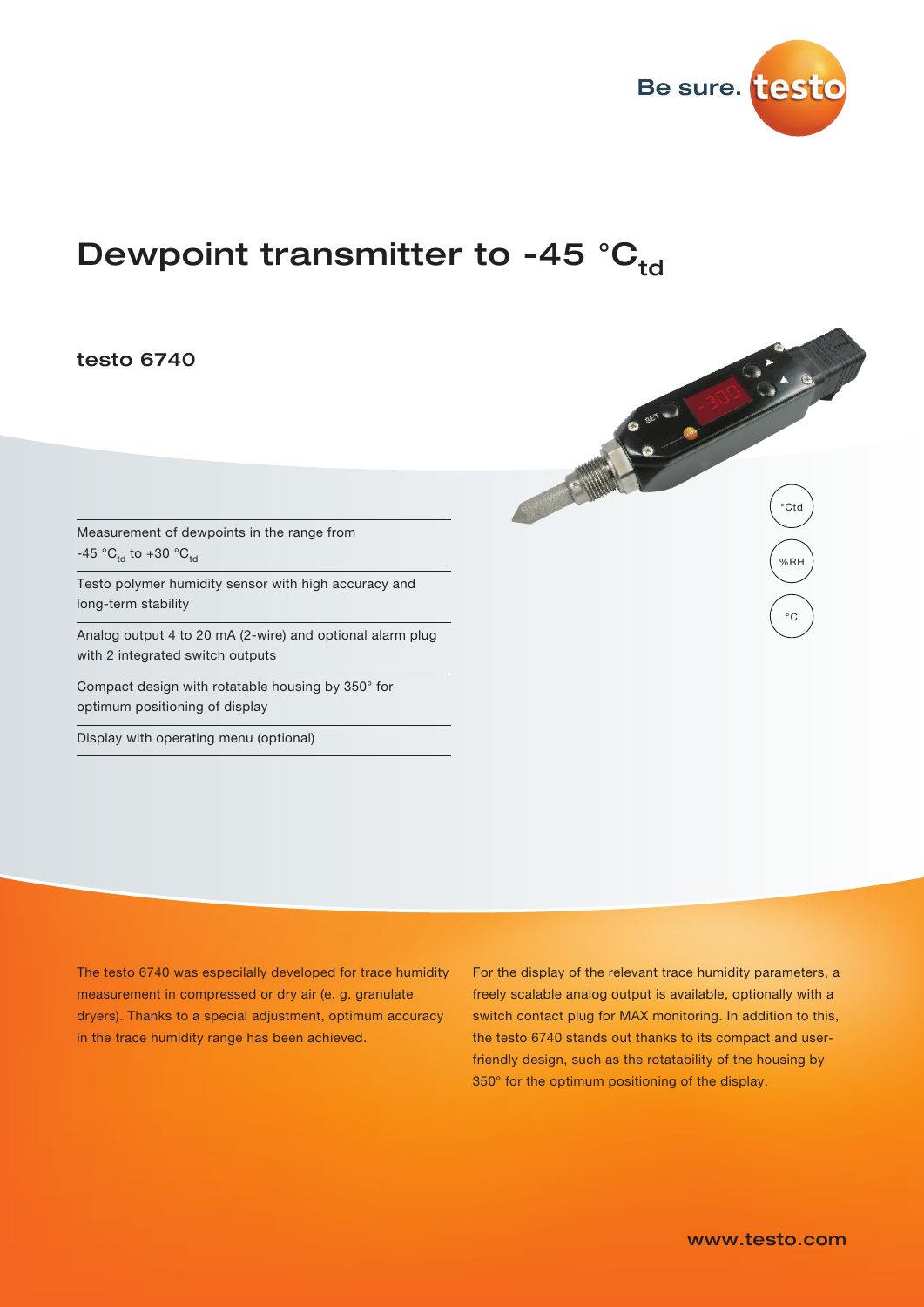

# Technical data

## Measurement parameters

| <b>Dewpoint/trace humidity</b> |                                                                                                                                                                                           |  |  |  |
|--------------------------------|-------------------------------------------------------------------------------------------------------------------------------------------------------------------------------------------|--|--|--|
| Units                          | %RH, °C                                                                                                                                                                                   |  |  |  |
| Calculated parameters          | $^{\circ}C_{\rm tot}$ , $^{\circ}F_{\rm tot}$ , $^{\circ}CtA$ , $^{\circ}FtA$ , ppmv, mg/m <sup>3</sup> , $^{\circ}F$                                                                     |  |  |  |
| Measuring range                | $-45$ °C <sub>td</sub> to $+30$ °C <sub>td</sub>                                                                                                                                          |  |  |  |
| Measurement<br>uncertainty     | ±1 K at 0 $^{\circ}C_{\text{td}}$ (+32 $^{\circ}F_{\text{td}}$ )<br>$\pm 3$ K at -20 °C <sub>td</sub> (-4 °F <sub>td</sub> )<br>$\pm$ 4 K at -40 °C <sub>td</sub> (-40 °F <sub>td</sub> ) |  |  |  |
| Sensor                         | Polymer humidity sensor with protocolized trace<br>humidity adjustment at -40 $^{\circ}C_{\text{tot}}$ (-40 $^{\circ}F_{\text{tot}}$ )                                                    |  |  |  |

#### Normed atmospheric dewpoint

| Measuring range         | -70 to -15 °CtdA (-112 to -5 °FtdA)<br>(at 30 bar rel./ 435 psi)<br>$-54$ to $+10$ °CtdA (-94 to $+50$ °FtdA)<br>(at 3 bar rel./43.5 psi)<br>$-45$ to $+30^{\circ}$ CtdA ( $-76$ to $+86^{\circ}$ FtdA)<br>(at 0 bar rel./0 psi) |  |
|-------------------------|----------------------------------------------------------------------------------------------------------------------------------------------------------------------------------------------------------------------------------|--|
| <b>Temperature</b>      |                                                                                                                                                                                                                                  |  |
| Measuring range         | 0 to 50 °C (32 to +122 °F)                                                                                                                                                                                                       |  |
| Measurement uncertainty | $\pm 0.5$ K (0 to 50 °C/32 to 122 °F)                                                                                                                                                                                            |  |
| Sensor                  | <b>NTC</b>                                                                                                                                                                                                                       |  |

## Inputs and outputs

### Analog outputs

| Current/accuracy    | 4 to 20 mA (2-wire) / ±40 µA                                                               |  |
|---------------------|--------------------------------------------------------------------------------------------|--|
| Measurement rate    | 2 <sub>s</sub>                                                                             |  |
| Resolution          | 12 bit                                                                                     |  |
| load                | 12 V DC: max. 100 $\Omega$ , 24 V DC: max. 650 $\Omega$ ,<br>30 V DC: 950 $\Omega$         |  |
| Scaling             | Freely scalable via display buttons                                                        |  |
|                     | Switch outputs (opt. alarm plug, 0554 3302)                                                |  |
| Contacts            | 2 closer contacts, pot.-free,<br>max. 30V/0.5A                                             |  |
| Switch thresholds   | Standard 6 ${}^{\circ}C_{td}$ /12 ${}^{\circ}C_{td}$ , freely<br>programmable with display |  |
| <b>Supply</b>       |                                                                                            |  |
| Voltage supply      | 24 V DC (12 to 30 V DC permitted);<br>with alarm plug (0554 3302) 20 to 28 V DC            |  |
| Current consumption | 21 mA (without alarm plug)<br>65 mA (with alarm plug)                                      |  |

## General technical data

## Design

| Material/colour                       | Plastic, polyacrylamide                                                                                                                                                                                                                                                                                                                |  |  |  |
|---------------------------------------|----------------------------------------------------------------------------------------------------------------------------------------------------------------------------------------------------------------------------------------------------------------------------------------------------------------------------------------|--|--|--|
| Dimensions                            | 199.5 x 37 x 37 mm<br>(with standard plug)<br>203.5 x 37 x 37 mm<br>(with plug 0554 3302)                                                                                                                                                                                                                                              |  |  |  |
| Weight                                | Approx. 300 q                                                                                                                                                                                                                                                                                                                          |  |  |  |
| <b>Display</b>                        |                                                                                                                                                                                                                                                                                                                                        |  |  |  |
| Display                               | High intensity 7-segement display                                                                                                                                                                                                                                                                                                      |  |  |  |
| Resolution                            | $^{\circ}$ C:<br>0 <sub>1</sub><br>1/10/100<br>ppmy:<br>(dep. on meas. value)<br>RH <sup>.</sup><br>0.1<br>$^{\circ}C_{\text{td}}$ 0.1<br>$mg/m^3$ :<br>1/10/100<br>$\mathrm{^{\circ}F_{td}}$ :<br>0.1<br>(dep. on meas. value)<br>$\degree$ CtA $\degree$ 0.1<br>$^{\circ}$ F $^{\circ}$<br>0 <sub>1</sub><br>°FtA:<br>0 <sub>1</sub> |  |  |  |
| Rotatability (display<br>positioning) | 350° around housing axis                                                                                                                                                                                                                                                                                                               |  |  |  |
| <b>Installation</b>                   |                                                                                                                                                                                                                                                                                                                                        |  |  |  |
| Thread / process<br>connection        | G1% thread or NPT1%" thread                                                                                                                                                                                                                                                                                                            |  |  |  |
| <b>Miscellaneous</b>                  |                                                                                                                                                                                                                                                                                                                                        |  |  |  |
| Protection class                      | IP65 (with plug attached and wire<br>connected)                                                                                                                                                                                                                                                                                        |  |  |  |
| <b>FMC</b>                            | According to guideline 89/336 EEC                                                                                                                                                                                                                                                                                                      |  |  |  |

### Operating conditions

| Operating temperature<br>(housing) | -20 to +70 °C (+4 to +158 °F)        |
|------------------------------------|--------------------------------------|
| Storage temperature                | $-40$ to $+80$ °C (-40 to $+176$ °F) |
| Process pressure                   | max. 50 bar (725 psi)                |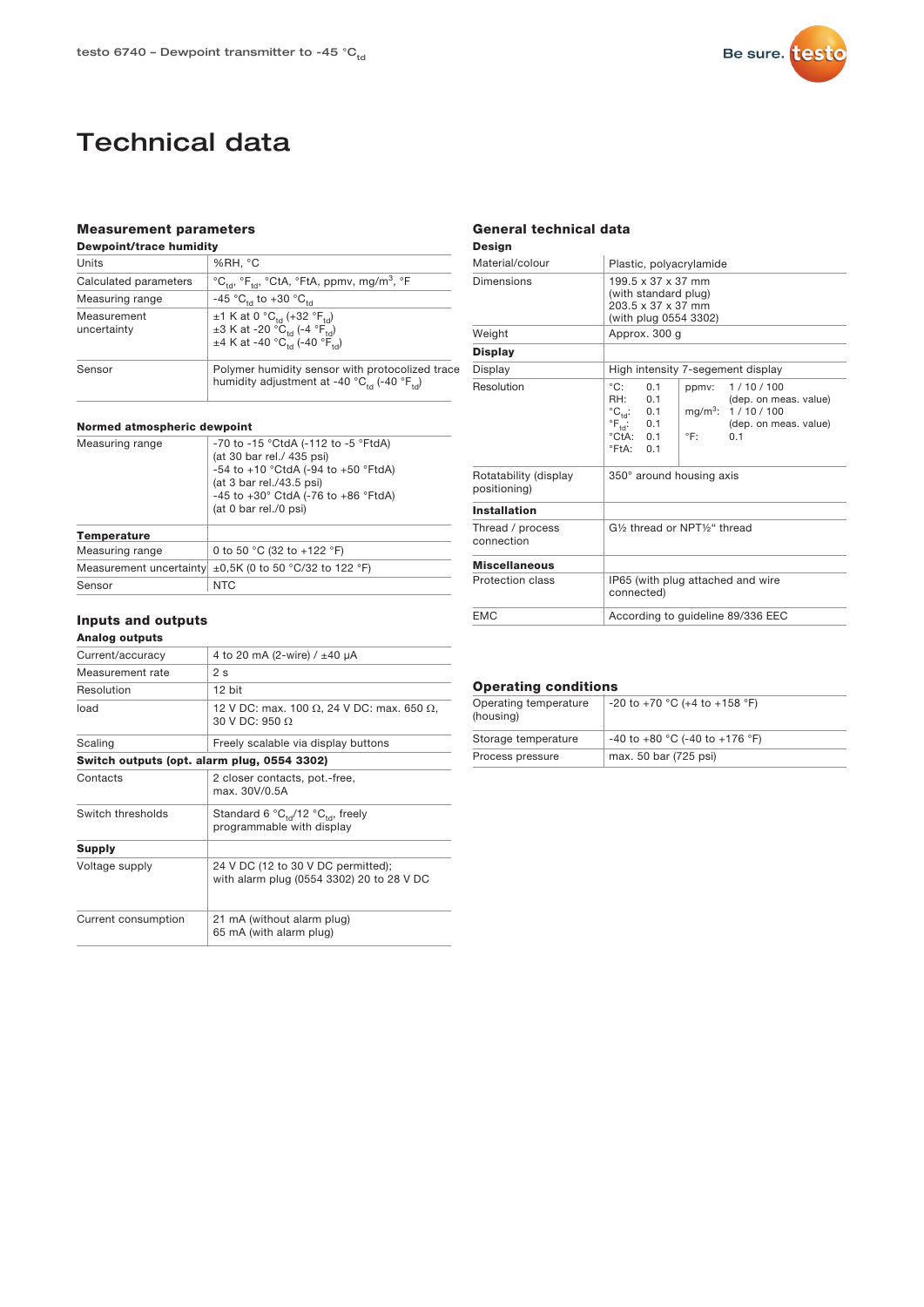

# Technical drawings







1 Standard connection plug (4 to 20 mA - 2-wire)



Switch contact plug: cable connection plug for supply/ 2 Switch contact plug. cable connect<br>analog output (4 to 20 mA – 2-wire)